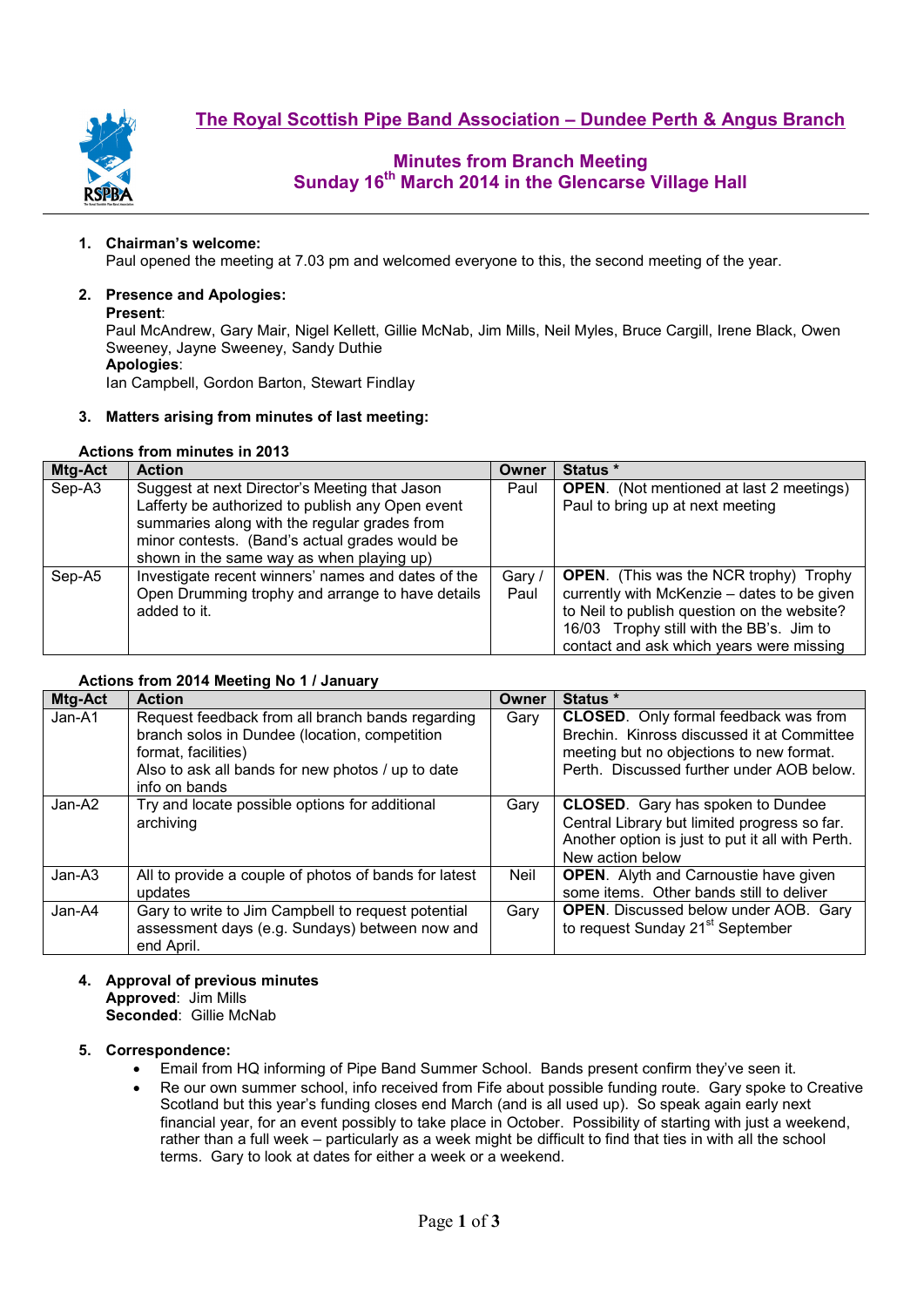

# **Minutes from Branch Meeting Sunday 16th March 2014 in the Glencarse Village Hall**

- Jim Campbell replied re Outreach training for branch band tutors. No availability of tutors at this time of year, but September/October may be do-able. Provisionally suggest Sunday 21<sup>st</sup> September, potentially here at the Glencarse Hall, or at Craigie High School.
- Craigie High School looking for confirmation on booking for Branch Solos. Provisionally request Sat 15<sup>th</sup> November.
- Email from Alyth to say Jaquie Bissett has stepped down as Secretary and Elaine Sturrock has replaced her. They were also wondering if anyone can help them update their own website, as the person originally doing it has left.
- Letter from HQ re UK Championships. All branches being asked if they wish to fund an engraved trophy for this new championship. £200 for a first place trophy or £50 for a shield for places  $2^{nd}$  to  $6^{th}$ . Each branch can request which grade they want the trophy for, but it will be on a first come first served basis. Discussed and agreed to go for a trophy for 'RSPBA Dundee, Perth & Angus Branch', ask for Grade 1, and if not, any other Grade.
- Piping Times wish to know if we want to advertise in Piping Times for  $£40 + VA$ . Discussed => No.
- 3 quotes received for programmes for Loch Leven contest. £495 for 800 copies,  $2^{nd}$  quote £516, 3<sup>rd</sup> quote £520.

### **6. Treasurer's Report:**

Irene presented the Treasurer's report to all present. (Separate report, data remains confidential)

### **7. Director's Report:**

- Paul reported as follows:
	- $\circ$  AGM on 8<sup>th</sup> March. Report didn't appear until the week leading up to the meeting so no time to register proxy votes. So they were accepting proxy votes up until the opening of the meeting.
	- $\circ$  Stirling Branch having an EGM on Sunday 30<sup>th</sup> March. If they cannot form a committee the branch will be disbanded (18 bands) and those bands re-distributed.
	- $\circ$  Music Board have authorized that we now have Strathmore as a 3B band in the branch.
	- $\circ$  Now a Vice-Chairman's action to take action against any bands leaving the field before end of Massed Bands
	- o Looking at possibility of making the digitized Structured Learning Book free. Difficulties because the app is chargeable, and might cost RSPBA £10 a copy.
	- $\circ$  The new Adjudicator's Development Group is chaired by the Education Officer, with 2 of each adjudicator type and 2 directors. The previous panel has been disbanded.
	- o HQ request the dates of all Branch indoor and outdoor contests for the next again year by October latest from now on.
	- $\circ$  Child protection. The Education Officer has now been given the additional post of Child Protection Officer for the RSPBA. A draft volunteer policy is now in place. Also there is a lady in Arbroath who will assist branch bands with their own CP policies.
	- $\circ$  The Worlds is confirmed as Friday and Saturday, but currently Glasgow Council are proposing to charge for entry on the Friday,  $£5$  entry and  $£3$  for band members on advance application. HQ will be stressing to the Council that they are unhappy with this and that band members should be free.
	- $\circ$  Electronic membership. 4 directors have been put on another working group to look at membership of the RSPBA in general, and how best to do it.

### **8. Music Board Report:**

- Bruce reported as follows:
	- $\circ$  Reviewing the jump from Novice Juvenile to Juvenile. Very difficult to compete the way it's currently set up. (e.g. Grade 4 bands have a 2 step transition)
	- $\circ$  Big discussion re number of competitors in any one band, but concluded that we cannot legislate
	- o Discussion about re-grading overseas bands, e.g. some overseas have Grade 2 Juveniles
	- $\circ$  Grade 4B and possibly 4A. 15 to 18 band finals at the Worlds, effective from this year.
	- o All higher to lower transfers now come to the Music Board convener (Bruce)
	- $\circ$  A document exists regarding grading and appeals criteria, and how to challenge if needed. (Not yet publicly available, but will go onto the website as soon as possible)